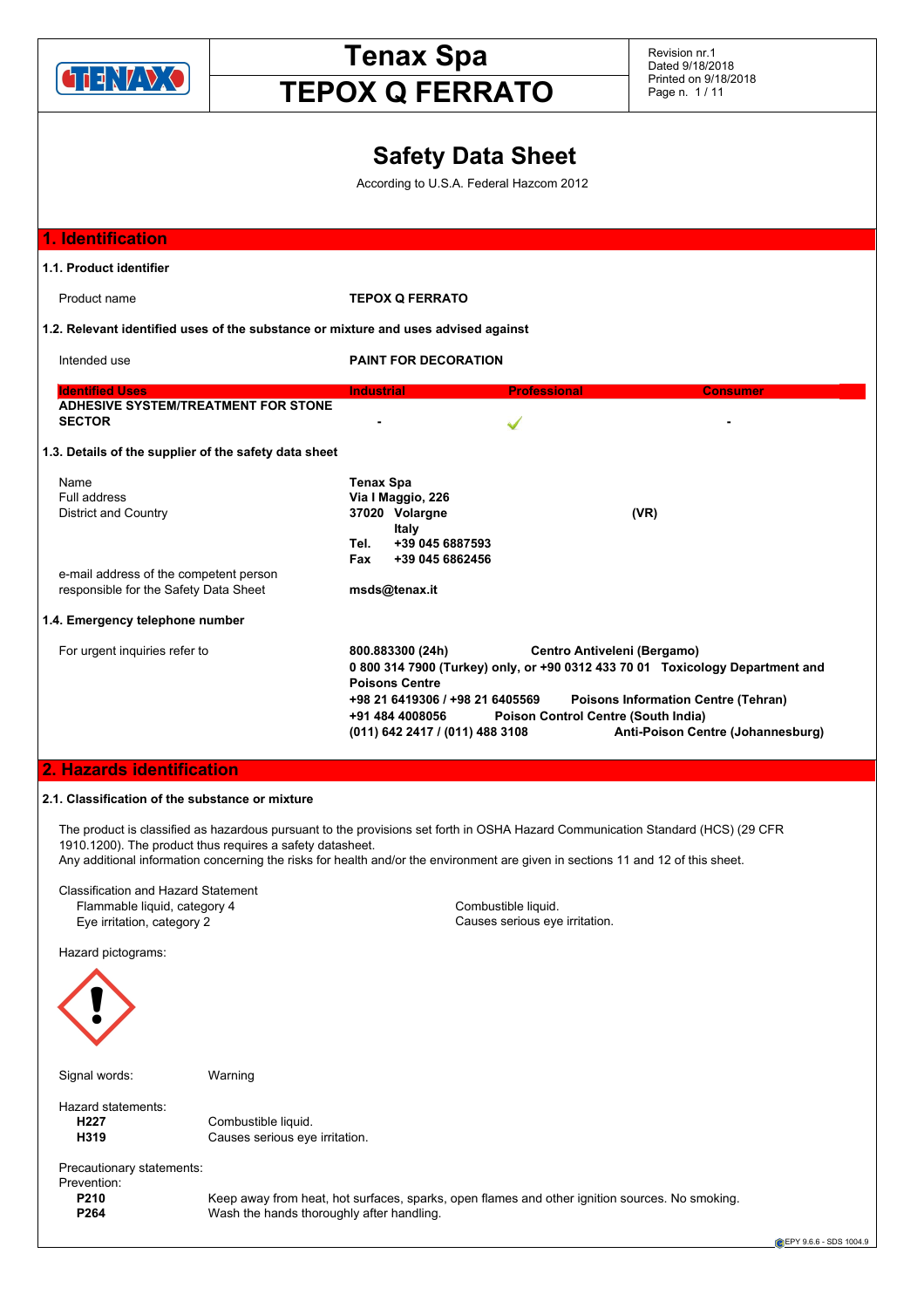

Revision nr.1 Dated 9/18/2018 Printed on 9/18/2018 Page n. 2 / 11

### **2. Hazards identification**

| P <sub>280</sub><br>Response: | Wear protective gloves / eye protection / face protection.                                                                          |
|-------------------------------|-------------------------------------------------------------------------------------------------------------------------------------|
| P305+P351+P338                | IF IN EYES: Rinse cautiously with water for several minutes. Remove contact lenses, if present and easy to do.<br>Continue rinsing. |
| P337+P313                     | If eye irritation persists: Get medical advice / attention.                                                                         |
| P370+P378                     | In case of fire: use CO2, sand, powder to extinguish.                                                                               |
| Storage:                      |                                                                                                                                     |
| P403+P235                     | Store in a well-ventilated place. Keep cool.                                                                                        |
| Disposal:                     |                                                                                                                                     |
| P501                          | Dispose of contents / container according to applicable law.                                                                        |
|                               |                                                                                                                                     |

### **2.2. Other hazards**

Information not available

### **3. Composition/information on ingredients**

### **3.1. Substances**

Information not relevant

### **3.2. Mixtures**

**Contains:**

| <b>Identification</b>       |                       | Conc. % | <b>Classification:</b>                                                                                      |
|-----------------------------|-----------------------|---------|-------------------------------------------------------------------------------------------------------------|
| 2-(2-BUTOXYETHOXY)ETHANOL   |                       |         |                                                                                                             |
| CAS.<br>EC.                 | 112-34-5<br>203-961-6 | 38.5    | Eye irritation, category 2 H319                                                                             |
| <i>INDEX</i>                | 603-096-00-8          |         |                                                                                                             |
| <b>1-METHOXY-2-PROPANOL</b> |                       |         |                                                                                                             |
| CAS.                        | 107-98-2              | 9.75    | Flammable liquid, category 3 H226, Specific target organ toxicity - single exposure,<br>category 3 H336     |
| EC.                         | 203-539-1             |         |                                                                                                             |
| <i><b>INDEX</b></i>         | 603-064-00-3          |         |                                                                                                             |
| <b>METAL COMPLEX DYE</b>    |                       |         |                                                                                                             |
| CAS.                        | 59307-49-2 3.75       |         | Eye irritation, category 2 H319, Hazardous to the aquatic environment,<br>chronic toxicity, category 3 H412 |
| EC.<br><i><b>INDEX</b></i>  | 261-691-4             |         |                                                                                                             |
| AZOIC DYE CHROME COMPLEX    |                       |         |                                                                                                             |
| CAS.                        | 69882-08-2            | 1.5     | Hazardous to the aquatic environment, chronic toxicity, category 2 H411                                     |
| EC.<br><b>INDEX</b>         | 274-183-2             |         |                                                                                                             |
|                             |                       |         |                                                                                                             |

The full wording of hazard (H) phrases is given in section 16 of the sheet.

### **4. First-aid measures**

### **4.1. Description of first aid measures**

EYES: Remove contact lenses, if present. Wash immediately with plenty of water for at least 15 minutes, opening the eyelids fully. If problem persists, seek medical advice.

SKIN: Remove contaminated clothing. Wash immediately with plenty of water. If irritation persists, get medical advice/attention. Wash contaminated clothing before using it again.

INHALATION: Remove to open air. In the event of breathing difficulties, get medical advice/attention immediately.

INGESTION: Get medical advice/attention. Induce vomiting only if indicated by the doctor. Never give anything by mouth to an unconscious person, unless authorised by a doctor.

### **4.2. Most important symptoms and effects, both acute and delayed**

Specific information on symptoms and effects caused by the product are unknown.

**4.3. Indication of any immediate medical attention and special treatment needed**

Information not available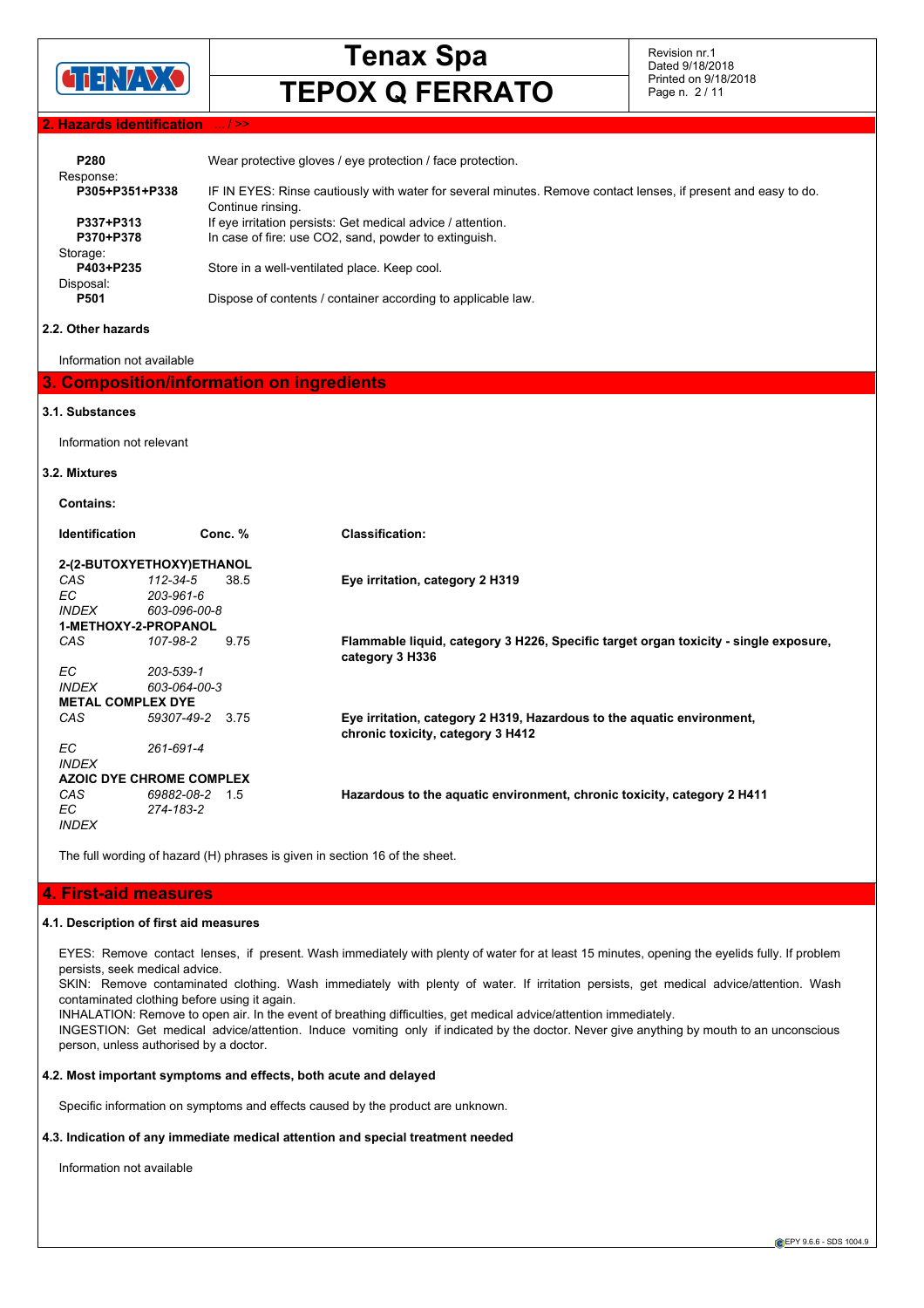

### **5. Fire-fighting measures**

### **5.1. Extinguishing media**

SUITABLE EXTINGUISHING EQUIPMENT

Extinguishing substances are: carbon dioxide, foam, chemical powder. For product loss or leakage that has not caught fire, water spray can be used to disperse flammable vapours and protect those trying to stem the leak.

UNSUITABLE EXTINGUISHING EQUIPMENT

Do not use jets of water. Water is not effective for putting out fires but can be used to cool containers exposed to flames to prevent explosions.

### **5.2. Special hazards arising from the substance or mixture**

HAZARDS CAUSED BY EXPOSURE IN THE EVENT OF FIRE Excess pressure may form in containers exposed to fire at a risk of explosion. Do not breathe combustion products.

### **5.3. Advice for firefighters**

GENERAL INFORMATION

Use jets of water to cool the containers to prevent product decomposition and the development of substances potentially hazardous for health. Always wear full fire prevention gear. Collect extinguishing water to prevent it from draining into the sewer system. Dispose of contaminated water used for extinction and the remains of the fire according to applicable regulations. SPECIAL PROTECTIVE EQUIPMENT FOR FIRE-FIGHTERS

Normal fire fighting clothing i.e. fire kit (BS EN 469), gloves (BS EN 659) and boots (HO specification A29 and A30) in combination with self-contained open circuit positive pressure compressed air breathing apparatus (BS EN 137).

### **6. Accidental release measures**

### **6.1. Personal precautions, protective equipment and emergency procedures**

Block the leakage if there is no hazard.

Wear suitable protective equipment (including personal protective equipment referred to under Section 8 of the safety data sheet) to prevent any contamination of skin, eyes and personal clothing. These indications apply for both processing staff and those involved in emergency procedures.

### **6.2. Environmental precautions**

The product must not penetrate into the sewer system or come into contact with surface water or ground water.

### **6.3. Methods and material for containment and cleaning up**

Collect the leaked product into a suitable container. If the product is flammable, use explosion-proof equipment. Evaluate the compatibility of the container to be used, by checking section 10. Absorb the remainder with inert absorbent material. Make sure the leakage site is well aired. Contaminated material should be disposed of in compliance with the provisions set forth in point 13.

### **6.4. Reference to other sections**

Any information on personal protection and disposal is given in sections 8 and 13.

### **7. Handling and storage**

### **7.1. Precautions for safe handling**

Keep away from heat, sparks and naked flames; do not smoke or use matches or lighters. Without adequate ventilation, vapours may accumulate at ground level and, if ignited, catch fire even at a distance, with the danger of backfire. Avoid bunching of electrostatic charges. Do not eat, drink or smoke during use. Remove any contaminated clothes and personal protective equipment before entering places in which people eat. Avoid leakage of the product into the environment.

### **7.2. Conditions for safe storage, including any incompatibilities**

Store only in the original container. Store in a well ventilated place, keep far away from sources of heat, naked flames and sparks and other sources of ignition. Keep containers away from any incompatible materials, see section 10 for details.

### **7.3. Specific end use(s)**

Information not available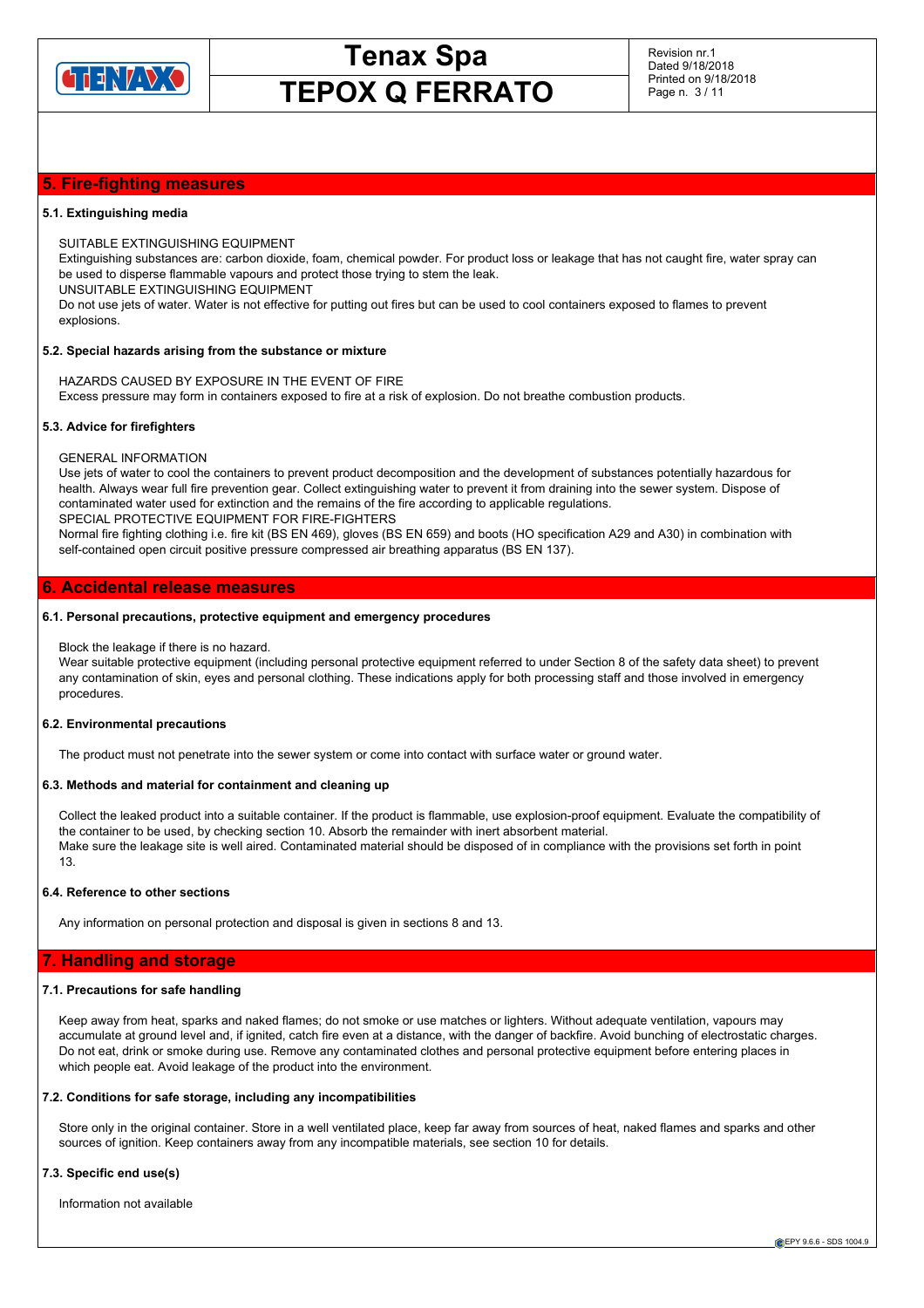

Revision nr.1 Dated 9/18/2018 Printed on 9/18/2018 Page n. 4 / 11

### **8. Exposure controls/personal protection**

### **8.1. Control parameters**

Regulatory References:

| <b>USA</b> | NIOSH-REL        | NIOSH publication No. 2005-149, 3th printing, 2007.                                                                                                                  |
|------------|------------------|----------------------------------------------------------------------------------------------------------------------------------------------------------------------|
| <b>USA</b> | CAL/OSHA-PEL     | California Division of Occupational Safety and Health (Cal-OSHA) Permissible Exposure Limits<br>(PELS).                                                              |
| EU         | OEL EU           | Directive (EU) 2017/2398; Directive (EU) 2017/164; Directive 2009/161/EU; Directive 2006/15/EC;<br>Directive 2004/37/EC; Directive 2000/39/EC; Directive 91/322/EEC. |
|            | <b>TLV-ACGIH</b> | ACGIH 2017                                                                                                                                                           |

| 2-(2-BUTOXYETHOXY)ETHANOL    |                          |        |     |            |     |  |  |  |
|------------------------------|--------------------------|--------|-----|------------|-----|--|--|--|
| <b>Threshold Limit Value</b> |                          |        |     |            |     |  |  |  |
| Type                         | Country                  | TWA/8h |     | STEL/15min |     |  |  |  |
|                              |                          | mg/m3  | ppm | mq/m3      | ppm |  |  |  |
| <b>TLV-ACGIH</b>             | $\overline{\phantom{0}}$ | 66     | 10  |            |     |  |  |  |
| OEL                          | EU                       | 67.5   | 10  | 101.2      | 15  |  |  |  |

|                              |                          |        |     | 1-METHOXY-2-PROPANOL <sup>1</sup> |     |             |  |  |
|------------------------------|--------------------------|--------|-----|-----------------------------------|-----|-------------|--|--|
| <b>Threshold Limit Value</b> |                          |        |     |                                   |     |             |  |  |
| Type                         | Country                  | TWA/8h |     | STEL/15min                        |     |             |  |  |
|                              |                          | mq/m3  | ppm | mq/m3                             | ppm |             |  |  |
| OEL                          | EU                       | 375    | 100 | 568                               | 150 | <b>SKIN</b> |  |  |
| <b>TLV-ACGIH</b>             | $\overline{\phantom{0}}$ | 184    | 50  | 368                               | 100 |             |  |  |
| CAL/OSHA                     | <b>USA</b>               | 360    | 100 | 540                               | 150 | <b>SKIN</b> |  |  |
| <b>NIOSH</b>                 | USA                      | 360    | 100 | 540                               | 150 |             |  |  |

Legend:

(C) = CEILING ; INHAL = Inhalable Fraction ; RESP = Respirable Fraction ; THORA = Thoracic Fraction.

TLV of solvent mixture: 184 mg/m3

### **8.2. Exposure controls**

As the use of adequate technical equipment must always take priority over personal protective equipment, make sure that the workplace is well aired through effective local aspiration. Personal protective equipment must comply with current regulations. HAND PROTECTION

Protect hands with category III work gloves (OSHA 29 CFR 1910.138).

The following should be considered when choosing work glove material: compatibility, degradation, failure time and permeability.

The work gloves' resistance to chemical agents should be checked before use, as it can be unpredictable. The gloves' wear time depends on the duration and type of use.

SKIN PROTECTION

Wear category I professional long-sleeved overalls and safety footwear. Wash body with soap and water after removing protective clothing. EYE PROTECTION

Wear airtight protective goggles (OSHA 29 CFR 1910.133).

RESPIRATORY PROTECTION

If the threshold value (e.g. TLV-TWA) is exceeded for the substance or one of the substances present in the product, wear a mask with a NIOSH certified filter, whose class must be chosen according to the limit of use concentration (NIOSH 42 CFR 84, OSHA 29 CFR 1910.134). In the presence of gases or vapours of various kinds and/or gases or vapours containing particulate (aerosol sprays, fumes, mists, etc.) combined filters are required.

Respiratory protection devices must be used if the technical measures adopted are not suitable for restricting the worker's exposure to the threshold values considered. The protection provided by masks is in any case limited.

If the substance considered is odourless or its olfactory threshold is higher than the corresponding TLV-TWA and in the case of an emergency, wear open-circuit compressed air breathing apparatus or external air-intake breathing apparatus. For a correct choice of respiratory protection device, see standard NIOSH 42 CFR 84, OSHA 29 CFR 1910.134.

ENVIRONMENTAL EXPOSURE CONTROLS

The emissions generated by manufacturing processes, including those generated by ventilation equipment, should be checked to ensure compliance with environmental standards.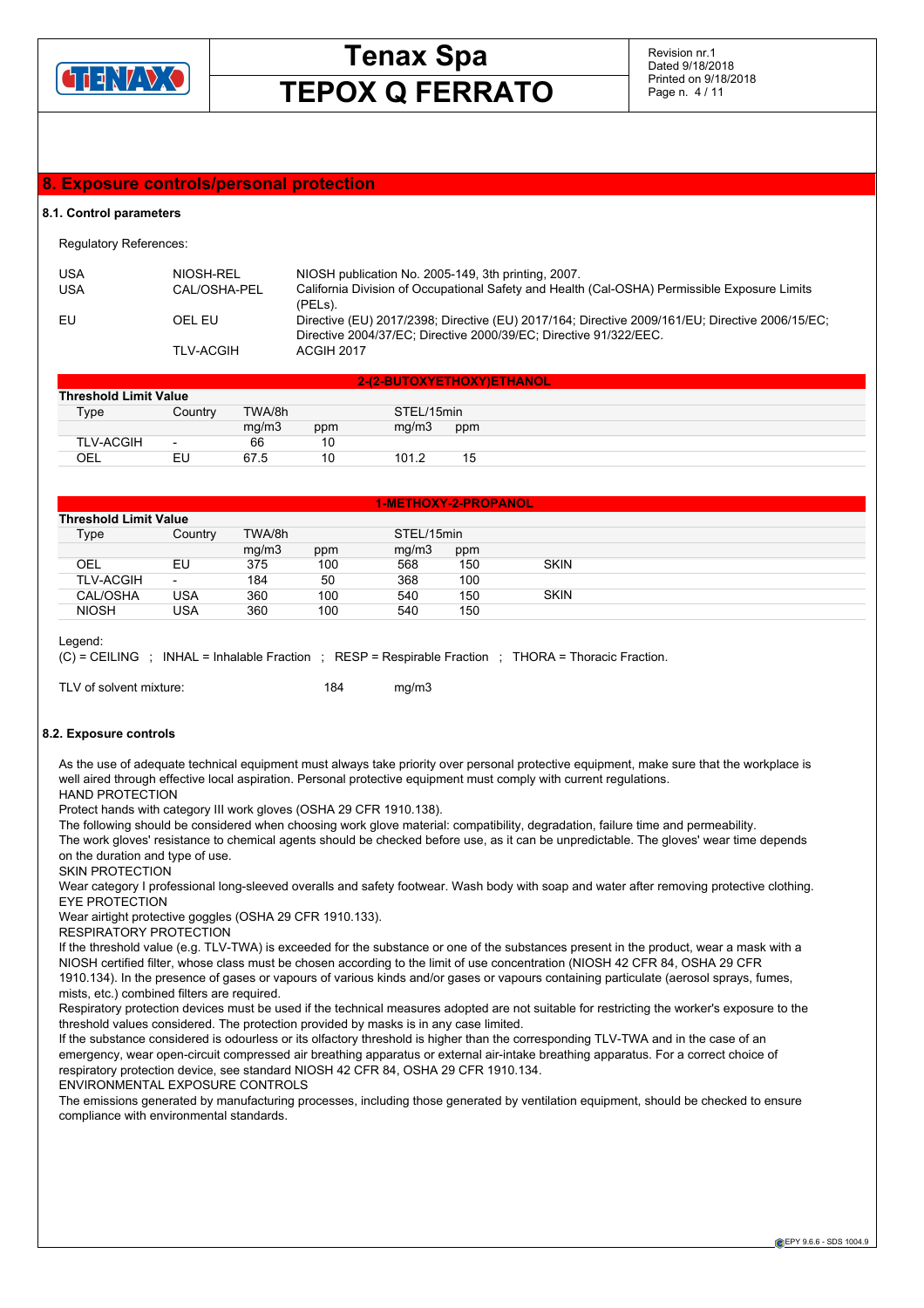

Revision nr.1 Dated 9/18/2018 Printed on 9/18/2018 Page n. 5 / 11

### **9. Physical and chemical properties**

### **9.1. Information on basic physical and chemical properties**

| Appearance                             | liquid         |          |
|----------------------------------------|----------------|----------|
| Colour                                 | Not available  |          |
| Odour                                  | characteristic |          |
| Odour threshold                        | Not available  |          |
| рH                                     | Not available  |          |
| Melting point / freezing point         | Not available  |          |
| Initial boiling point                  | Not available  |          |
| Boiling range                          | Not available  |          |
| Flash point                            | °€<br>70       | (158 °F) |
| <b>Evaporation Rate</b>                | Not available  |          |
| Flammability of solids and gases       | Not available  |          |
| Lower inflammability limit             | Not available  |          |
| Upper inflammability limit             | Not available  |          |
| Lower explosive limit                  | Not available  |          |
| Upper explosive limit                  | Not available  |          |
| Vapour pressure                        | Not available  |          |
| Vapour density                         | Not available  |          |
| Relative density                       | 1 0 1          |          |
| Solubility                             | Not available  |          |
| Partition coefficient: n-octanol/water | Not available  |          |
| Auto-ignition temperature              | Not available  |          |
| Decomposition temperature              | Not available  |          |
| Viscosity                              | Not available  |          |
| <b>Explosive properties</b>            | Not available  |          |
| Oxidising properties                   | Not available  |          |
| 9.2. Other information                 |                |          |

Information not available

### **10. Stability and reactivity**

### **10.1. Reactivity**

There are no particular risks of reaction with other substances in normal conditions of use.

### 1-METHOXY-2-PROPANOL

Dissolves various plastic materials.Stable in normal conditions of use and storage.

### **10.2. Chemical stability**

The product is stable in normal conditions of use and storage.

### **10.3. Possibility of hazardous reactions**

The vapours may also form explosive mixtures with the air.

### 2-(2-BUTOXYETHOXY)ETHANOL

May react with: oxidising substances.May form peroxides with: oxygen.Develops hydrogen on contact with: aluminium.May form explosive mixtures with: air.

### 1-METHOXY-2-PROPANOL

May react dangerously with: strong oxidising agents,strong acids.

### **10.4. Conditions to avoid**

Avoid overheating. Avoid bunching of electrostatic charges. Avoid all sources of ignition.

2-(2-BUTOXYETHOXY)ETHANOL Avoid exposure to: air.

1-METHOXY-2-PROPANOL Avoid exposure to: air.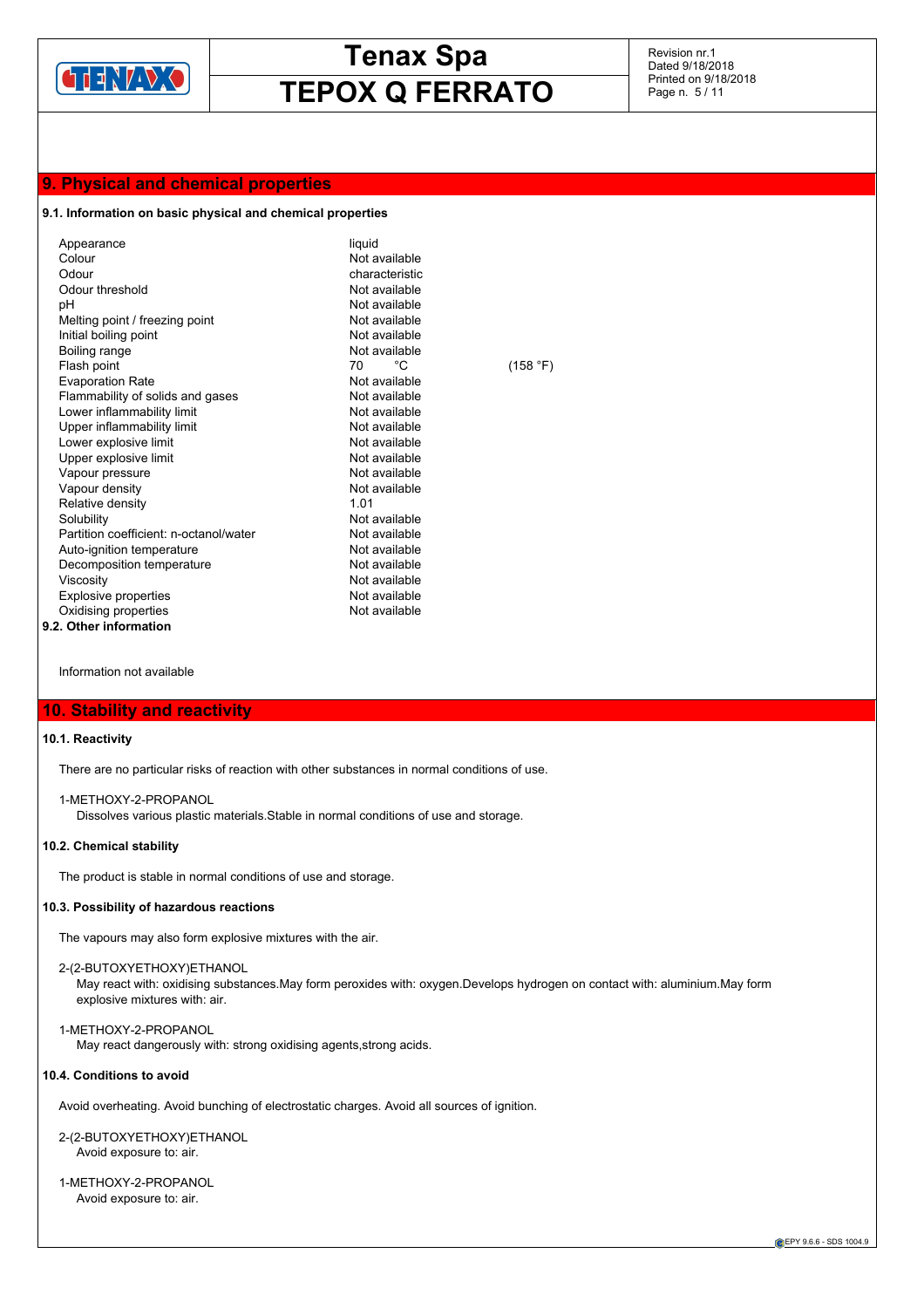

Revision nr.1 Dated 9/18/2018 Printed on 9/18/2018 Page n. 6 / 11

### **10. Stability and reactivity**

### **10.5. Incompatible materials**

2-(2-BUTOXYETHOXY)ETHANOL Incompatible with: oxidising substances,strong acids,alkaline metals.

1-METHOXY-2-PROPANOL Incompatible with: oxidising substances,strong acids,alkaline metals.

### **10.6. Hazardous decomposition products**

In the event of thermal decomposition or fire, gases and vapours that are potentially dangerous to health may be released.

2-(2-BUTOXYETHOXY)ETHANOL May develop: hydrogen.

### **11. Toxicological information**

In the absence of experimental data for the product itself, health hazards are evaluated according to the properties of the substances it contains, using the criteria specified in the applicable regulation for classification.

It is therefore necessary to take into account the concentration of the individual hazardous substances indicated in section 3, to evaluate the toxicological effects of exposure to the product.

### **11.1. Information on toxicological effects**

Metabolism, toxicokinetics, mechanism of action and other information

Information not available

Information on likely routes of exposure

2-(2-BUTOXYETHOXY)ETHANOL WORKERS: inhalation; contact with the skin.

Delayed and immediate effects as well as chronic effects from short and long-term exposure

2-(2-BUTOXYETHOXY)ETHANOL

May be absorbed by inhalation, ingestion and skin contact; is irritating for the skin and especially for the eyes. May cause damage to the spleen. At room temperature the danger of inhalation is unlikely, due to the low vapour pressure of the substance.

Interactive effects

Information not available

ACUTE TOXICITY

2-(2-BUTOXYETHOXY)ETHANOL LD50 (Oral) 3384 mg/kg Rat LD50 (Dermal) 2700 mg/kg Rabbit

1-METHOXY-2-PROPANOL LD50 (Oral) 5300 mg/kg Rat LC50 (Inhalation) 54.6 mg/l/4h Rat

13000 mg/kg Rabbit

SKIN CORROSION / IRRITATION

Does not meet the classification criteria for this hazard class

SERIOUS EYE DAMAGE / IRRITATION

Causes serious eye irritation

RESPIRATORY OR SKIN SENSITISATION

Does not meet the classification criteria for this hazard class

GERM CELL MUTAGENICITY

Does not meet the classification criteria for this hazard class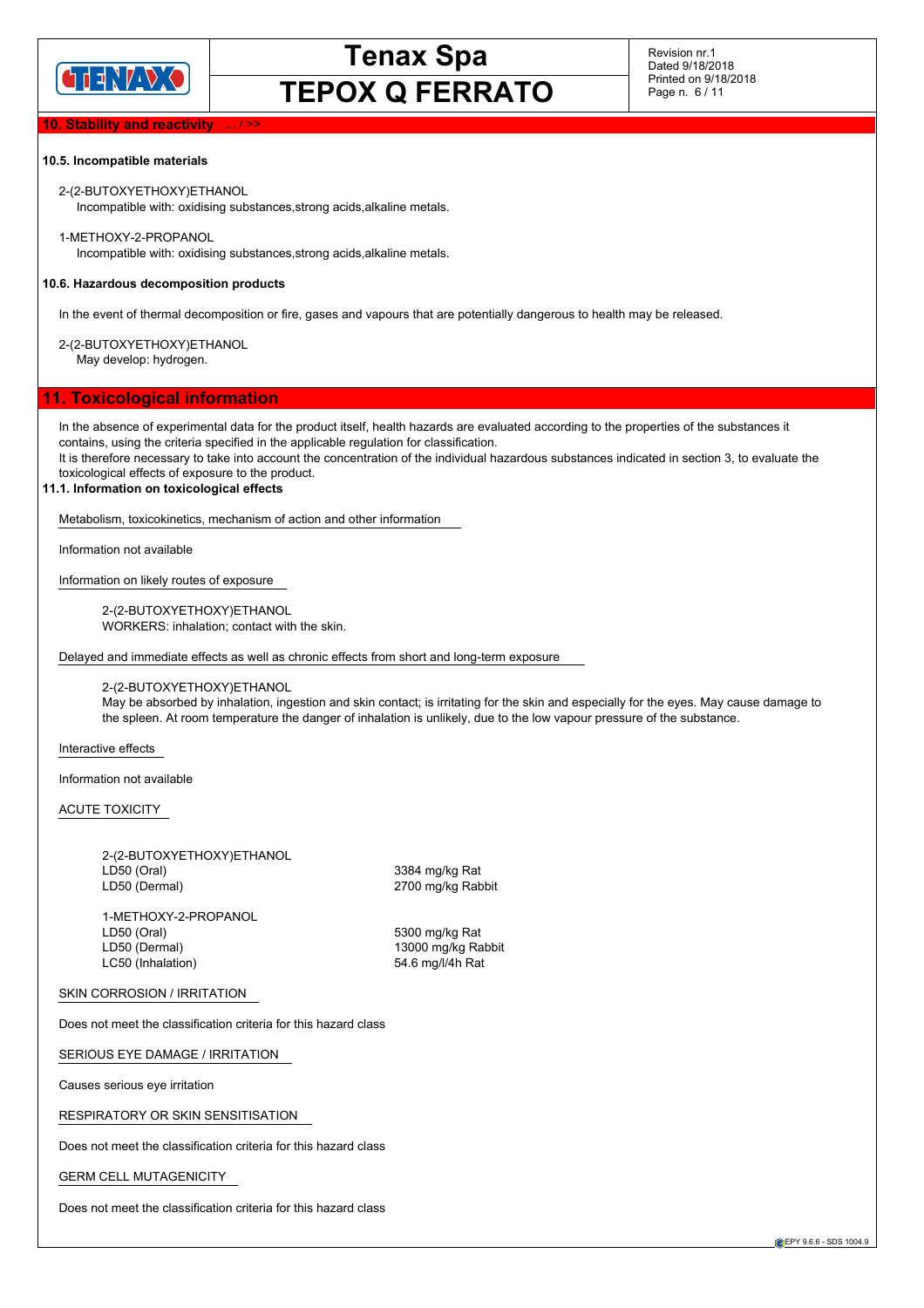

Revision nr.1 Dated 9/18/2018 Printed on 9/18/2018 Page n. 7 / 11

### **11. Toxicological information**

### CARCINOGENICITY

Does not meet the classification criteria for this hazard class

Carcinogenicity Assessment:<br>107-98-2 1-METHOXY 1-METHOXY-2-PROPANOL ACGIH:: A4

REPRODUCTIVE TOXICITY

Does not meet the classification criteria for this hazard class

STOT - SINGLE EXPOSURE

Does not meet the classification criteria for this hazard class

STOT - REPEATED EXPOSURE

Does not meet the classification criteria for this hazard class

ASPIRATION HAZARD

Does not meet the classification criteria for this hazard class

### **12. Ecological information**

No specific data are available for this product. Handle it according to good working practices. Avoid littering. Do not contaminate soil and waterways. Inform the competent authorities, should the product reach waterways or contaminate soil or vegetation. Please take all the proper measures to reduce harmful effects on aquifers.

### **12.1. Toxicity**

| <b>METAL COMPLEX DYE</b>                  |                   |
|-------------------------------------------|-------------------|
| LC50 - for Fish                           | 10 mg/l/96h       |
| AZOIC DYE CHROME COMPLEX                  |                   |
| LC50 - for Fish                           | $> 1$ mg/l/96h    |
| 12.2. Persistence and degradability       |                   |
| 2-(2-BUTOXYETHOXY)ETHANOL                 |                   |
| Solubility in water<br>Rapidly degradable | 1000 - 10000 mg/l |
| 1-METHOXY-2-PROPANOL                      |                   |
| Solubility in water<br>Rapidly degradable | 1000 - 10000 mg/l |
| 12.3. Bioaccumulative potential           |                   |
| 2-(2-BUTOXYETHOXY)ETHANOL                 |                   |
| Partition coefficient: n-octanol/water    | 1                 |
| 1-METHOXY-2-PROPANOL                      |                   |
| Partition coefficient: n-octanol/water    | < 1               |
| 12.4. Mobility in soil                    |                   |

EPY 9.6.6 - SDS 1004.9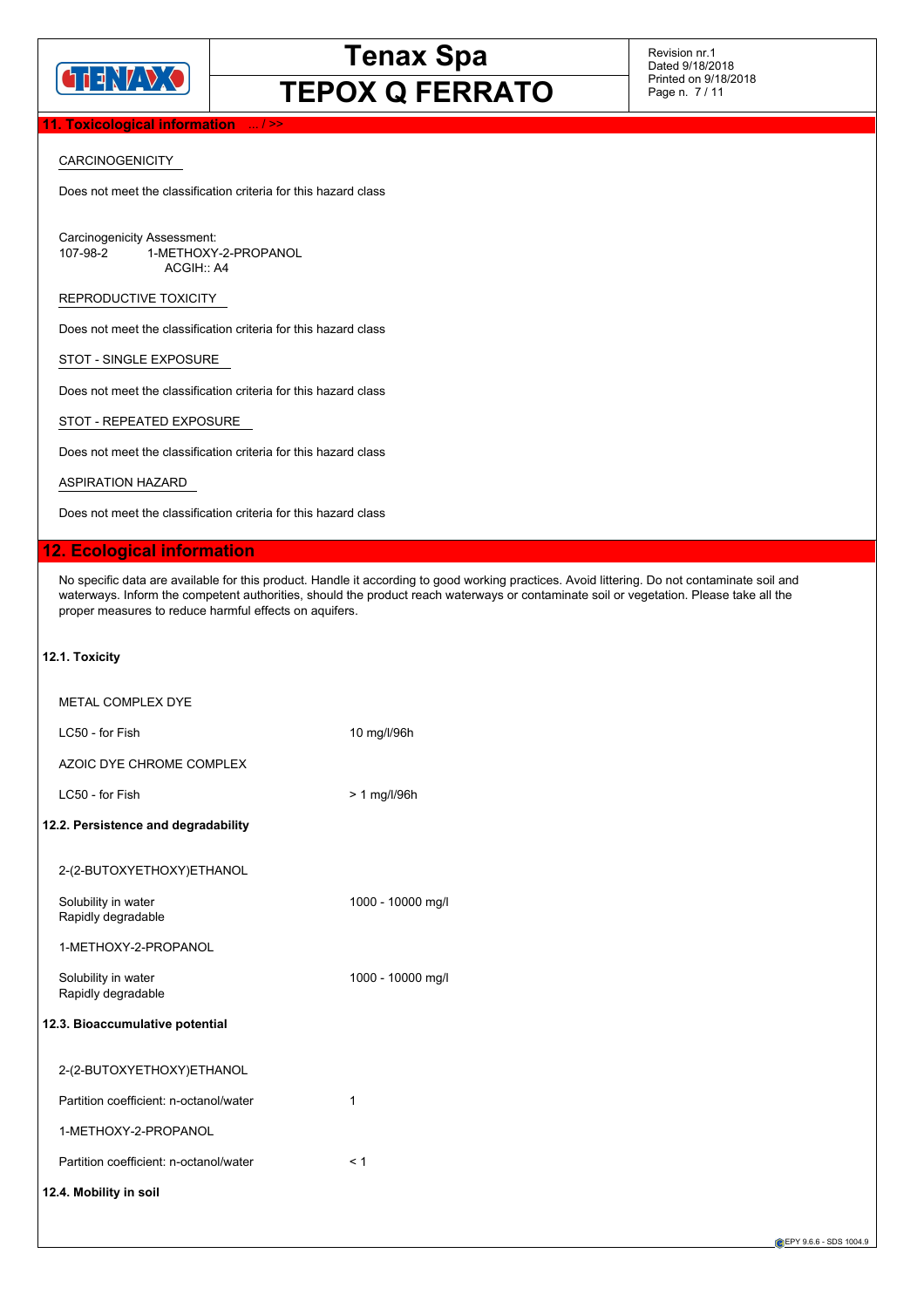

Revision nr.1 Dated 9/18/2018 Printed on 9/18/2018 Page n. 8 / 11

### **Ecological information**

Information not available

### **12.5. Results of PBT and vPvB assessment**

On the basis of available data, the product does not contain any PBT or vPvB in percentage greater than 0,1%.

### **12.6. Other adverse effects**

Information not available

### **13. Disposal considerations**

### **13.1. Waste treatment methods**

Reuse, when possible. Neat product residues should be considered special non-hazardous waste.

Disposal must be performed through an authorised waste management firm, in compliance with national and local regulations. CONTAMINATED PACKAGING

Contaminated packaging must be recovered or disposed of in compliance with national waste management regulations.

### **14. Transport information**

The product is not dangerous under current provisions of the Code of International Carriage of Dangerous Goods by Road (ADR) and by Rail (RID), of the International Maritime Dangerous Goods Code (IMDG), and of the International Air Transport Association (IATA) regulations.

### **14.1. UN number**

Not applicable

### **14.2. UN proper shipping name**

Not applicable

### **14.3. Transport hazard class(es)**

Not applicable

### **14.4. Packing group**

Not applicable

### **14.5. Environmental hazards**

Not applicable

### **14.6. Special precautions for user**

Not applicable

### **14.7. Transport in bulk according to Annex II of Marpol and the IBC Code**

Information not relevant

### **15. Regulatory information**

### **15.1. Safety, health and environmental regulations/legislation specific for the substance or mixture**

U.S. Federal Regulations

Clean Air Act Section 112(b): 34590-94-8 DIPROPYLENE GLYCOL MONOMETHYL ETHER (Glycol ethers) 107-98-2 1-METHOXY-2-PROPANOL (Glycol ethers)

Clean Air Act Section 602 Class I Substances: No component(s) listed.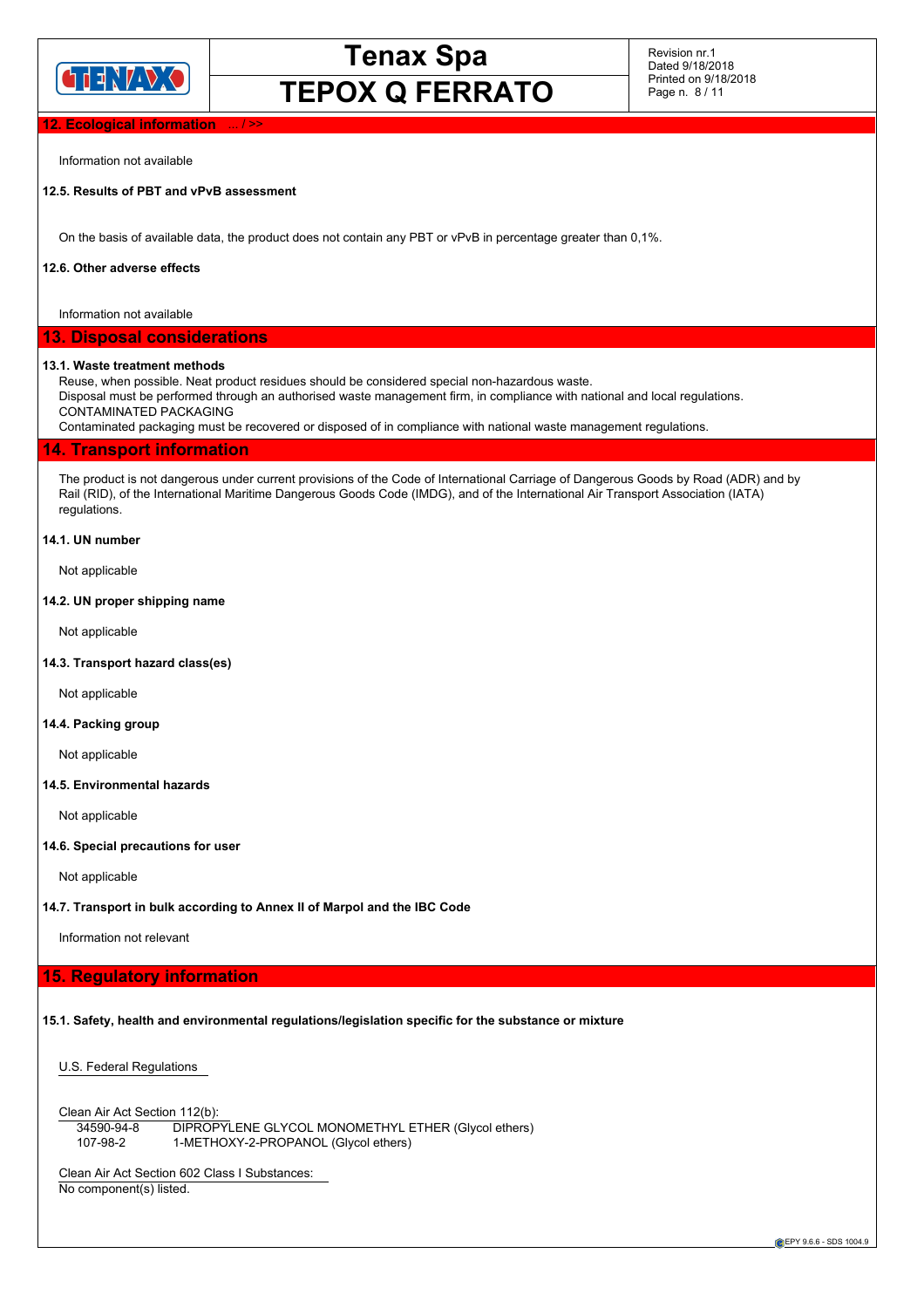

Revision nr.1 Dated 9/18/2018 Printed on 9/18/2018 Page n. 9 / 11

### **15. Regulatory information**

|                                                                    | Clean Air Act Section 602 Class II Substances:                                                                                    |  |  |  |
|--------------------------------------------------------------------|-----------------------------------------------------------------------------------------------------------------------------------|--|--|--|
| No component(s) listed.                                            |                                                                                                                                   |  |  |  |
| No component(s) listed.                                            | Clean Water Act - Priority Pollutants:                                                                                            |  |  |  |
| Clean Water Act - Toxic Pollutants:<br>No component(s) listed.     |                                                                                                                                   |  |  |  |
| No component(s) listed.                                            | DEA List I Chemicals (Precursor Chemicals):                                                                                       |  |  |  |
| No component(s) listed.                                            | DEA List II Chemicals (Essential Chemicals):                                                                                      |  |  |  |
| EPA List of Lists:<br>313 Category Code:<br>34590-94-8<br>107-98-2 | DIPROPYLENE GLYCOL MONOMETHYL ETHER (Glycol ethers)<br>1-METHOXY-2-PROPANOL (Glycol ethers)                                       |  |  |  |
| EPCRA 302 EHS TPQ:<br>No component(s) listed.                      |                                                                                                                                   |  |  |  |
| EPCRA 304 EHS RQ:<br>No component(s) listed.                       |                                                                                                                                   |  |  |  |
| <b>CERCLA RQ:</b><br>No component(s) listed.                       |                                                                                                                                   |  |  |  |
| EPCRA 313 TRI:<br>34590-94-8<br>107-98-2                           | DIPROPYLENE GLYCOL MONOMETHYL ETHER (Glycol ethers)<br>1-METHOXY-2-PROPANOL (Glycol ethers)                                       |  |  |  |
| <b>RCRA Code:</b><br>No component(s) listed.                       |                                                                                                                                   |  |  |  |
| CAA 112 (r) RMP TQ:<br>No component(s) listed.                     |                                                                                                                                   |  |  |  |
| <b>State Regulations</b>                                           |                                                                                                                                   |  |  |  |
| Massachussetts:<br>34590-94-8<br>107-98-2                          | DIPROPYLENE GLYCOL MONOMETHYL ETHER (Glycol ethers)<br>1-METHOXY-2-PROPANOL (Glycol ethers)                                       |  |  |  |
| Minnesota:<br>34590-94-8<br>107-98-2                               | DIPROPYLENE GLYCOL MONOMETHYL ETHER (Glycol ethers)<br>1-METHOXY-2-PROPANOL (Glycol ethers)                                       |  |  |  |
| New Jersey:<br>34590-94-8<br>107-98-2                              | DIPROPYLENE GLYCOL MONOMETHYL ETHER (Glycol ethers)<br>1-METHOXY-2-PROPANOL (Glycol ethers)                                       |  |  |  |
| New York:<br>No component(s) listed.                               |                                                                                                                                   |  |  |  |
| Pennsylvania:<br>34590-94-8<br>107-98-2                            | DIPROPYLENE GLYCOL MONOMETHYL ETHER (Glycol ethers)<br>1-METHOXY-2-PROPANOL (Glycol ethers)                                       |  |  |  |
| California:<br>34590-94-8<br>107-98-2                              | DIPROPYLENE GLYCOL MONOMETHYL ETHER (Glycol ethers)<br>1-METHOXY-2-PROPANOL (Glycol ethers)                                       |  |  |  |
| Proposition 65:                                                    | This product does not contain any substances know to the State of California to cause cancer, reproductive harm or birth defects. |  |  |  |
| International Regulations                                          | Substances subject to exportation reporting pursuant to (EC) Reg. 649/2012:                                                       |  |  |  |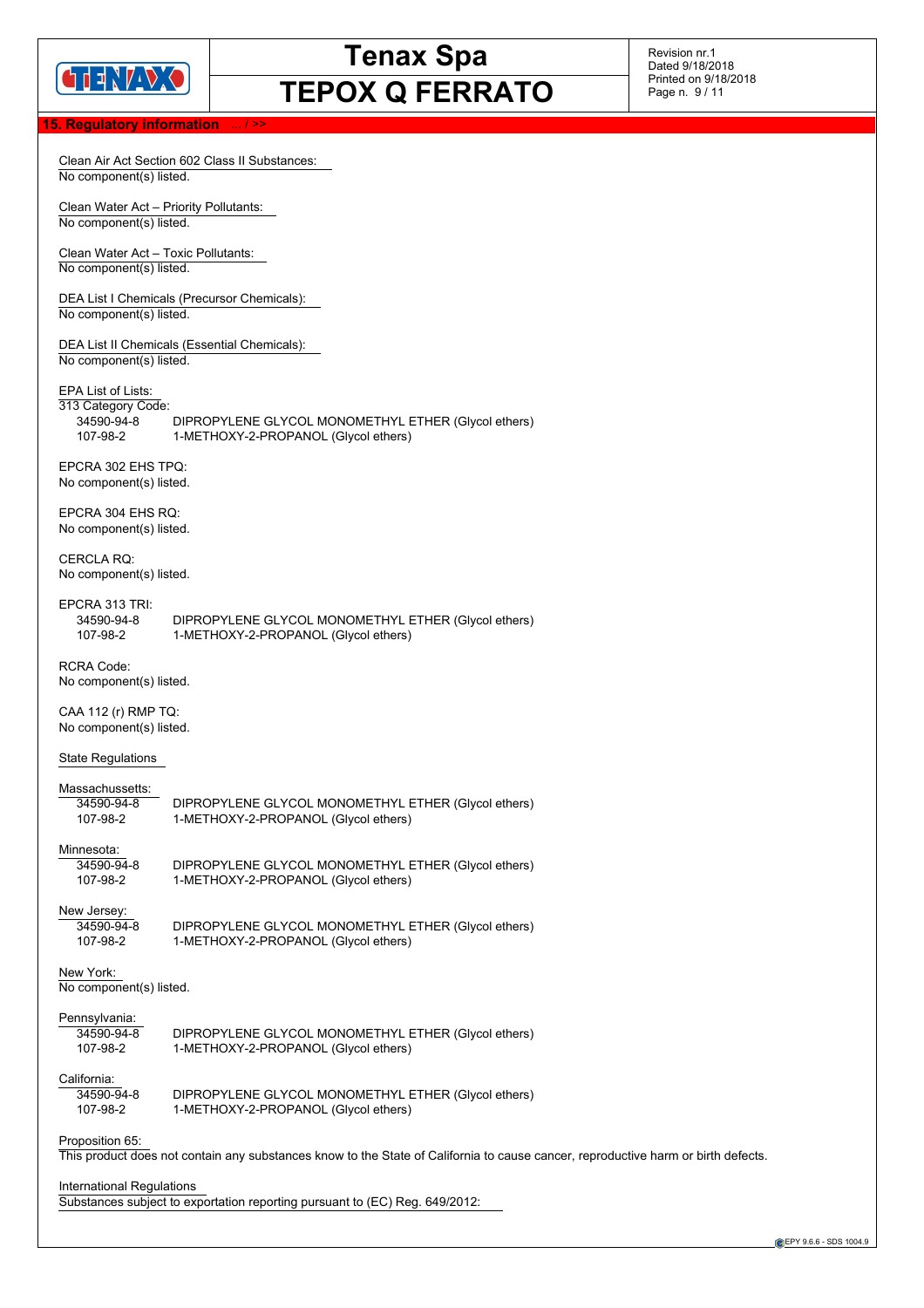

Revision nr.1 Dated 9/18/2018 Printed on 9/18/2018 Page n. 10 / 11

### **15. Regulatory information**

### None

Substances subject to the Rotterdam Convention: None

Substances subject to the Stockholm Convention: **None** 

Candadian WHMIS Information not available

### **16. Other information**

Text of hazard (H) indications mentioned in section 2-3 of the sheet:

| H <sub>226</sub>  | Flammable liquid and vapour.                       |
|-------------------|----------------------------------------------------|
| H <sub>22</sub> 7 | Combustible liquid.                                |
| H319              | Causes serious eye irritation.                     |
| H336              | May cause drowsiness or dizziness.                 |
| H411              | Toxic to aquatic life with long lasting effects.   |
| H412              | Harmful to aquatic life with long lasting effects. |

LEGEND:

- 313 CATEGORY CODE: Emergency Planning and Community Right-to Know Act Section 313 Category Code
- ADR: European Agreement concerning the carriage of Dangerous goods by Road
- CAA 112 ® RMP TQ: Risk Management Plan Threshold Quantity (Clean Air Act Section 112®)
- CAS NUMBER: Chemical Abstract Service Number
- CE50: Effective concentration (required to induce a 50% effect)
- CERCLA RQ: Reportable Quantity (Comprehensive Environment Response, Compensation, and Liability Act)
- CLP: EC Regulation 1272/2008
- DEA: Drug Enforcement Administration
- EmS: Emergency Schedule
- EPA: US Environmental Protection Agency
- EPCRA: Emergency Planning and Community Right-to Know Act
- EPCRA 302 EHS TPQ: Extremely Hazardous Substance Threshold Planning Quantity (Section 302 Category Code)
- EPCRA 304 EHS RQ: Extremely Hazardous Substance Reportable Quantity (Section 304 Category Code)
- EPCRA 313 TRI: Toxics Release Inventory (Section 313 Category Code)
- GHS: Globally Harmonized System of classification and labeling of chemicals
- IATA DGR: International Air Transport Association Dangerous Goods Regulation
- IC50: Immobilization Concentration 50%
- IMDG: International Maritime Code for dangerous goods
- IMO: International Maritime Organization
- LC50: Lethal Concentration 50%
- LD50: Lethal dose 50%
- OEL: Occupational Exposure Level
- PEL: Predicted exposure level
- RCRA Code: Resource Conservation and Recovery Act Code
- REL: Recommended exposure limit
- RID: Regulation concerning the international transport of dangerous goods by train
- TLV: Threshold Limit Value
- TLV CEILING: Concentration that should not be exceeded during any time of occupational exposure.
- TSCA: Toxic Substances Control Act
- TWA STEL: Short-term exposure limit
- TWA: Time-weighted average exposure limit
- VOC: Volatile organic Compounds
- WHMIS: Workplace Hazardous Materials Information System.

### GENERAL BIBLIOGRAPHY:

- GHS rev. 3
- The Merck Index. 10th Edition
- Handling Chemical Safety
- Niosh Registry of Toxic Effects of Chemical Substances
- INRS Fiche Toxicologique (toxicological sheet)
- Patty Industrial Hygiene and Toxicology
- N.I. Sax Dangerous properties of Industrial Materials-7, 1989 Edition
- ECHA website
- Database of SDS models for chemicals Ministry of Health and ISS (Istituto Superiore di Sanità) Italy
- 6 NYCRR part 597
- Cal/OSHA website